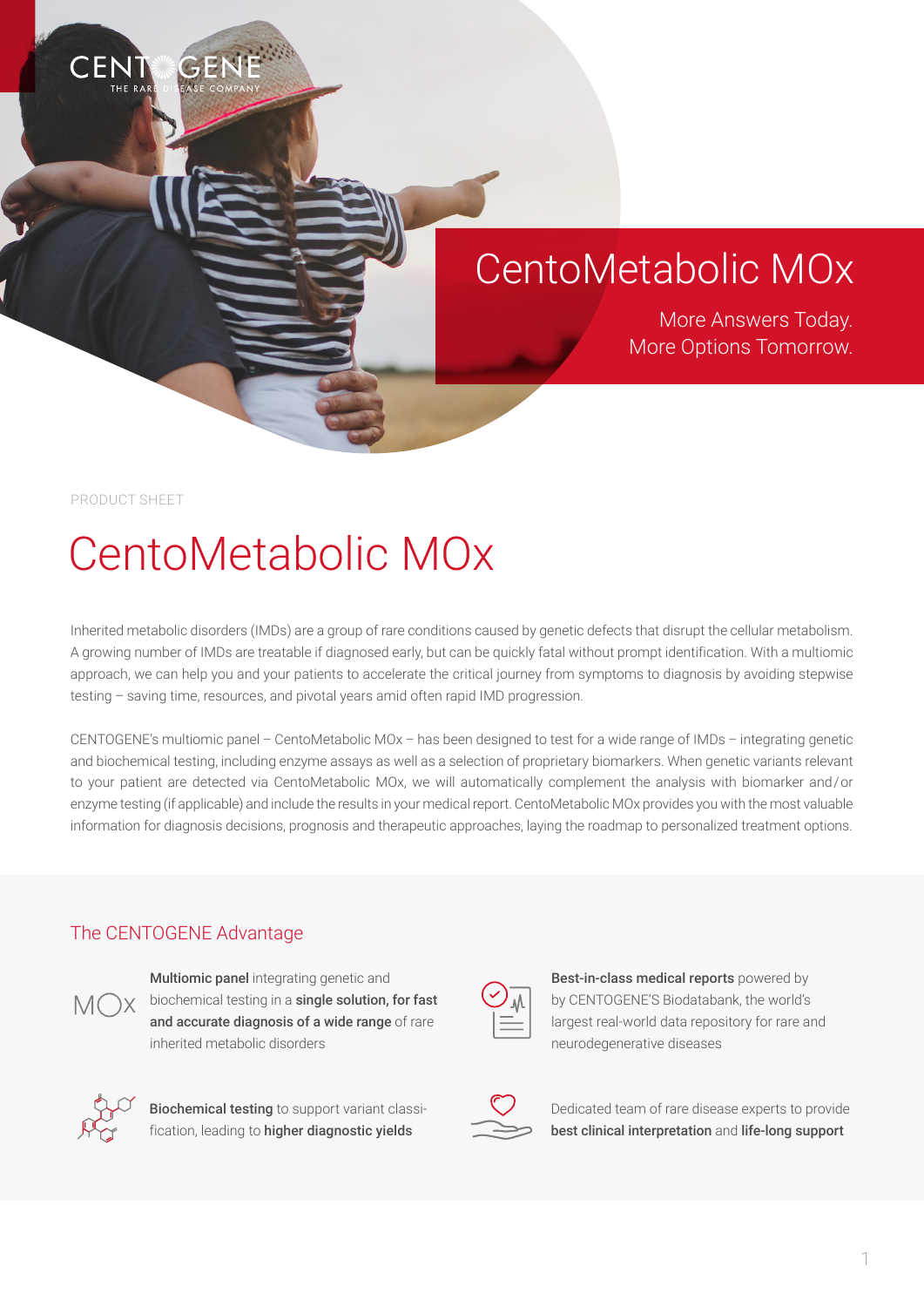### Who Should Consider CentoMetabolic MOx?

Physicians providing diagnoses and treatment for patients matching any of the following criteria:

- Suspected metabolic disorder
- Infants with overlapping symptoms, lethargy, abdominal pain, vomitting, jaundice or metabolic acidosis
- Developmental delay
- Abnormal newborn screening results
- Infants admitted to a neonatal intensive care unit (NICU), especially due to epilepsy of unclear origin and disturbed consciousness
- Symptoms related to neurological conditions of unknown etiology

#### What Genes and Disorders Are Targeted?

CentoMetabolic MOx targets close to 200 IMDs. The content and design of the panel is based on our continuously enhanced medical expertise and knowledge of rare metabolic disorders, including the latest medical and in-house findings.

The table below shows the distribution of genes and targeted metabolic disorders based on 18 different disease categories:

| TYPE OF METABOLIC DISORDERS COVERED                                                  | # GENES <sup>*</sup> | TYPE OF METABOLIC DISORDERS COVERED                | $#$ GENES |
|--------------------------------------------------------------------------------------|----------------------|----------------------------------------------------|-----------|
| Congenital disorders of glycosylation and other<br>disorders of protein modification | $\mathfrak{D}$       | Disorders of carbohydrate metabolism               | 35        |
| Defects in cholesterol and lipoprotein metabolism                                    |                      | Disorders of energy metabolism                     | 6         |
| Defects in hormone biogenesis or function                                            |                      | Disorders of fatty acid and ketone body metabolism | 3         |
| Disorder of phosphate, calcium, and vitamin D<br>metabolism                          | 3                    | Disorders of lipid and lipoprotein metabolism      | 8         |
|                                                                                      |                      | Disorders of neurotransmitter metabolism           |           |
| Disorders in the metabolism of purines,<br>pyrimidines, and nucleotides              | $6\overline{6}$      | Disorders of porphyrin and heme metabolism         | 8         |
| Disorders in the metabolism of trace elements and<br>metals                          | 6                    | Disorders of the metabolism of sterols             | 16        |
|                                                                                      |                      | Lysosomal disorders                                | 48        |
| Disorders in the metabolism of vitamins and<br>(non-protein) cofactors               | 10                   | Peroxisomal disorders                              | 16        |
| Disorders of amino acid and peptide metabolism                                       | 33                   | Porphyria and bilirubinemia                        |           |

#### Genes Included (206)

*ABCA1, ABCB4, ABCC2, ABCD1, ABCD4, ABCG5, ABCG8, ACAT1, ADA, AGA, AGL, AGPS, AGXT, ALAD, ALAS, ALDH4A1, ALDOA, ALDOB, ALG3, ALPL, ANTXR2, APOA2, APOA5, APOB, APOC2, APOE, ARG1, ARSA, ARSB, ASAH1, ASL, ASS1, ATP7A, ATP7B, BCKDHA, BCKDHB, BTD, CBS, CD320, CETP, CLN3, CLN5, CLN6, CLN8, CPOX, CPS1, CPT1A, CTNS, CTSA, CTSD, CTSK, CYP11B1, CYP17A1, CYP19A1, CYP21A2, DBT, DDC, DHCR7, DIABLO, DLX4, DNAJC5, DPYD, ENO3, ENPP1, EPHX2, ETHE1, FAH, FBP1, FECH, FGF23, FUCA1, G6PC, G6PD, GAA, GALC, GALE, GALK1, GALNS, GALT, GAMT, GATM, GBA, GBE1, GHR, GK, GLA, GLB1, GM2A, GNPAT, GNPTAB, GNPTG, GNS, GUSB, GYG1, GYS1, GYS2, HCFC1, HEXA, HEXB, HFE, HJV, HGD, HGSNAT, HLCS, HMBS, HPD, HPRT1, HSD3B2, HYAL1, IDS, IDUA, ITIH4, IVD, KHK, LAMP2, LCAT, LDHA, LDLR, LDLRAP1, LIPA, LIPC, LIPI, LMBRD1, LPA, LPL, MAN2B1, MANBA, MCOLN1, MFSD8, MMAA, MMAB, MMACHC, MMADHC, MMUT, NAGA, NAGLU, NAGS, NEU1, NPC1, NPC2, OTC, PAH, PCSK9, PDHB, PEX1, PEX10, PEX12, PEX13, PEX14, PEX16, PEX19, PEX2, PEX26, PEX3, PEX5, PEX6, PEX7, PFKM, PGAM2, PGK1, PGM1, PHKA1, PHKA2, PHKB, PHKG2, PKLR, PNPO, POR, PPOX, PPP1R17, PPT1, PRKAG2, PSAP, PYGL, PYGM, RBCK1, SGSH, SI, SLC17A5, SLC22A5, SLC25A13, SLC25A15, SLC25A20, SLC25A36, SLC2A1, SLC2A2, SLC2A3, SLC37A4, SLC3A1, SLC3A2, SLC40A1, SLC6A19, SLC6A8, SLC7A7, SLC7A9, SLCO1B1, SLCO1B3, SMPD1, SUMF1, TAT, TFR2, TPP1, UGT1A1, UMPS, UROD, UROS*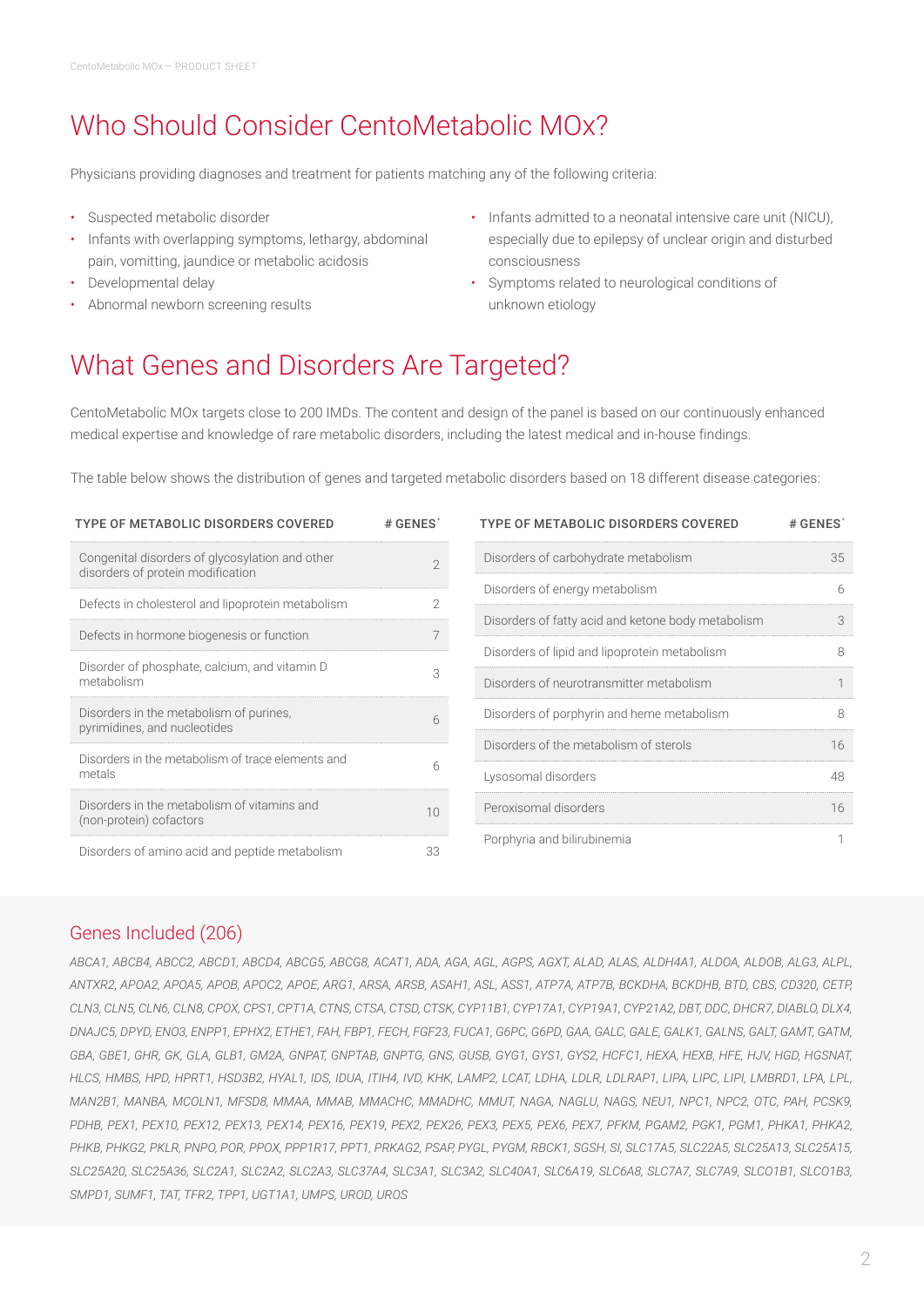### CENTOGENE´s Biomarker and Enzyme Testing —  Going Beyond Genetics

CentoMetabolic MOx panel includes biomarkers and enzymatic assays for over 20 metabolic disorders. Biomarkers serve as measurable indicators of pathological processes. They are typically directly linked to genetic variants in specific genes and can predict, diagnose, monitor, and assess the severity of a disease. Measuring the cellular activity of an enzyme can also be used as a tool for the diagnosis and monitoring of a disease, as well as treatment efficacy.

Our multiomic- and big data-based approaches allow us to continuously discover new highly specific biomarkers. All new biomarkers and biochemical assays clinically relevant for metabolic disorders will be included in this panel, advancing the understanding of metabolic disorders, accelerating the path from diagnosis to personalized treatment.